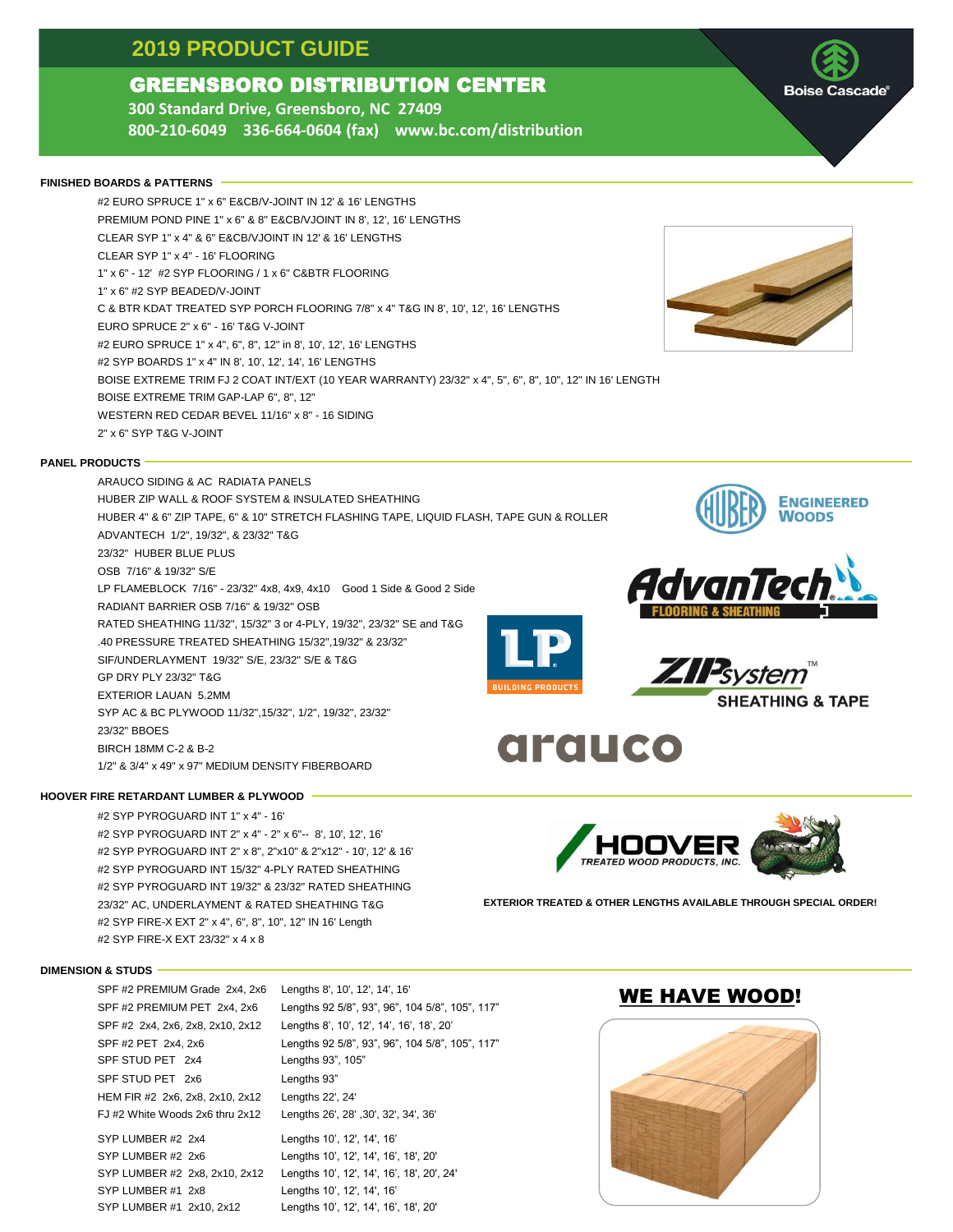#### **ENGINEERED WOOD PRODUCTS**

BCI ADVANTAGE SERIES I-JOISTS VERSA-LAM LVL'S 1-3/4" LVL COLUMNS LVL STUDS RIM BOARD SIMPSON EWP HARDWARE



*ASSISTANCE FROM PLAN REVIEW AND TAKE-OFFS TO JOB SITE INSPECTION. WE HAVE A FULL SERVICE ENGINEERING DEPT TO PROVIDE COMPLETE*

#### **JAMES HARDIE BUILDING PRODUCTS**

#### **PRIMED**

PLANK, LAP SIDING: 5/16" x 5-1/4", 6-1/4", 7-1/4", 8-1/4", 9-1/4", 12" - 12' PLANK: 8" CUSTOM COLONIAL, SMOOTH & ROUGHSAWN PLANK: 8.25" BEADED, SMOOTH & CEDARMILL PANELS: 5/16" 4 x 8, & 4 x 10 - SMOOTH, CDRML, NEW SIERRA 8" OC, STUCCO; 4X9 SMOOTH 5/4" TRIM: 5/4" x 4", 5", 6", 8", 10" & 12" - 12' SMOOTH & RUSTIC 4/4" TRIM: 4/4" x 4", 6", 8" 10" & 12" - 12' SMOOTH & RUSTIC BATTEN STRIPS: 2.5" x 12' x 4/4" SMOOTH & RUSTIC SOFFITT:VENTED & NONVENTED, SM & CDRML: 1/4" x 12", 16", 24" SHINGLESIDE - INDIVIDUAL SHINGLES, STAGGERED & STRAIGHT EDGE PANELS

#### **COLORPLUS**

PLANK, LAP SIDING: 8.25," SMOOTH & CEDARMILL HERITAGE SHINGLE PANELS: STRAIGHT & STAGGERED EDGE TRIM, 5/4": x4, x5, x6, x8, x10, x12" (avail sm. only) TRIM, 4/4": x4, x6, x8, x10, x12" (avail. sm. only) SOFFIT: SMOOTH, VENTED & NONVENTED 12", 16", 24" PANELS: 4X10, SMOOTH & CEDARMILL BATTENS: 2.5" x 12' x 4/4", SMOOTH COLOR MATCH TOUCH-UP KITS OSI QUAD MAX CAULK

#### **ASPYRE COLLECTION** 1/2" 3X5 500 G2 (WAL[LS\)](http://www.google.com/imgres?imgurl=http://www.metalmeshchina.net/upload/201432720564938786.jpg&imgrefurl=http://www.metalmeshchina.net/info/Iron-nails-240-1.htm&h=480&w=640&tbnid=47v5mPOiLA_EjM:&zoom=1&docid=_xZyp2u1_tAZ1M&hl=en&ei=a2O1VIT4D8KvyATM8oDYCQ&tbm=isch&ved=0CDQQMygBMAE&iact=rc&uact=3&dur=4737&page=1&start=0&ndsp=7)

ARTISAN LAP SIDING: 7 1/4" & 8 1/4" SMOOTH &TEXTURED; 5 1/4" SMOOTH 1/4" 3X5 (F[LOOR\)](http://www.google.com/imgres?imgurl=http://www.bifp.com/images/bg-steel.jpg&imgrefurl=http://www.bifp.com/business-unit.php?cn=46&h=1067&w=1600&tbnid=l4bQ-qQ9HNz-nM:&zoom=1&docid=SvwBZf4gzf15RM&hl=en&ei=rmK1VMGbFoiYyQTEqoLoDg&tbm=isch) ARTISAN V-GROOVE: 8.25" , SMOOTH **HZ5**: PRIMED ARTISAN BEADED: 8.25", SMOOTH **R H TAMLYN EXTREMEM TRIM**, PRIMED ARTISAN BEVEL CHANNEL & SQUARE CHANNEL: 10.25", SMOOTH **DREAM COLLECTION** AVAILABLE BY SPECIAL ORDER ARTISAN SHIP LAP: 10.25", SMOOTH **HARDIE HOUSEWRAP**: 9" x 150" ARTISAN NT3 TRIM: SMOOTH, 4 " & 6" x 1.5" x 12" ARTISAN NT3 TRIM: 165' X 165'

#### **DECKING / RAILING**

TREX TRANSCEND & TRANSCEND TROPICAL - ALL COLORS 1 x 5.5-12', 16' & 20' GROOVED & NON-GROOVED & 1 x 8-12' & 1 x 12-12' TREX TRANSCEND TROPICAL - ALL COLORS 2 x 4-16', 2 x 6-16' ,20' TREX SELECT - ALL COLORS 1 x 5.5-12', 16' & 20' GROOVED & NON-GROOVED & 1 x 8-12' & 1 x 12-12' 2 x 6-16 TREX ENHANCE-ALL COLORS 1 x 5.5-12', 16' & 20' GROOVED & NON-GROOVED & 1 x 8-12' & 1 x 12-12' TREX TRANSCEND RAILING - ALL COLORS 67.5" & 91.5" RAILING 4 x 4-39", 4 x 4-108" POST SLEEVES 30" & 36" BALUSTERS, SKIRTS, & CAPS SOLD SEPERATELY TREX SIGNATURE ALUMINUM RAILING - BLACK AND BRONZE 72" & 96" RAILING WITH BALUSTERS POSTS WITH CAP & SKIRT TREX SELECT RAILING - WHITE 67.5" & 91.5" RAILING WITH BALUSTERS POST SLEEVES, CAPS, & SKIRTS SOLD SEPERATELY TREX ELEVATIONS - STEEL FRAMING TREX DECK LIGHTING SYSTEM - POST CAPS, RISER LIGHTS, POST LIGHT, RECESSED DECK LIGHT TREX RAIN ESCAPE - UNDER DECK DRAINAGE SYSTEM TREX ALUMINUM GATES - 36" BLACK SQUARE & ROUND ADJUSTABLE CORTEX SCREW & PLUG SYSTEM MATCHES TREX TRAPEASE - COMPOSITE DECK SCREW STARBORN DECKFAST EPOXY FACIA SCREWS & CAP-TOR xd HEADCOTE MARINE GRADE 316 STAINLESS STEEL SCREWS





#### **HARDIEBACKER**







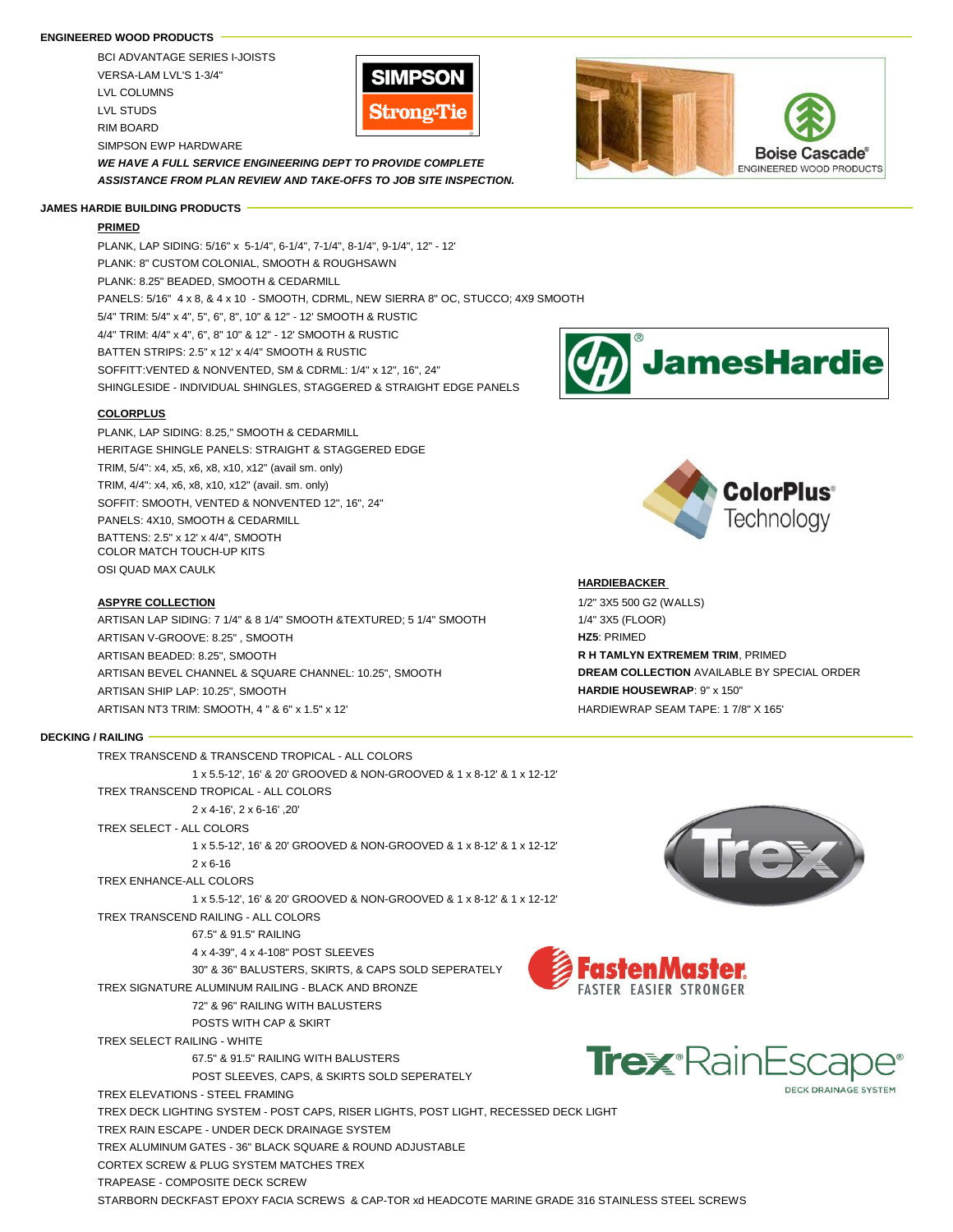#### **FIBERBOARD & POLY FOAM INSULATION**

DOW EXTRUDED POLYSTYRENE 1/2"-3" 4' x 8' SHEETS DOW SILL SEAL 3.5" x 50', 5.5" x 50' DOW THERMAX POLYISOCYANURATE 5/8"-3" 4' x 8' SHEETS THERMO-PLY 1/8" x 48 3/4" - 96" & 108" IN STRUCTURAL RED OR NON STRUCTURAL GREEN STRUCTURAL INSULATED SHEATHING (SIS) 1/2" & 1" x 4 x 8, 9, 10 SOUND BOARD 1/2 x 4 x 8 POLY RIGID INSULATION

#### **ROOFING/FLASHING**

GRACE ICE & WATER SHIELD AND GI & WS HT SELF ADHERED ROOFING UNDERLAYMENT GCP ULTRA ROOFING UNDERLAYMENT FOR HIGH TEMP GCP BITUTHENE 3000 & 4000 GCP VYCOR PLUS SELF ADHERED FLASHING 4", 6", 9", 12", 18" GCP VYCORner GCP TRI-FLEX HIGH PERFORMANCE ROOFING UNDERLAYMENT GCP PERMA-BARRIER WALL FLASHING AND MEMBRANE GCP TRI-FLEX XTREME HIGH PERFORMANCE ROOFING UNDERLAYMENT ROOFING FELT #30 & #15 DOW WEATHERMATE STRAIGHT FLASHING 4" x 100', 6" x 100'

DOW WEATHERMATE FLEXIBLE FLASHING 9" x 75'









by JELD-WEN

### **COMPOSITE TRIM**

4/4 x 2 BATTEN STRIPS 4/4 x 4 THROUGH 4/4 x 16 TRIMBOARDS 5/4 x 4 THROUGH 5/4 x 12 TRIMBOARDS 5/8 x 4 THROUGH 5/8 x 12 TRIMBOARDS

#### **KLEER PVC TRIM BOARDS, CORNERS, PANELS, WRAPS & MOULDINGS**

TRIM BOARDS & KLEERLOK POST WRAP & CORNERS PANELS SMOOTH & BEADED 4 x 8, 9, 10 BALUSTERS PVC CEMENT, STRUCTURAL SEALANT 2 x 4 & 2 x 6 KLEER LUMBER CORTEX SCREWS MOULDINGS, CROWNS, & CAPS



**MIRATEC** 

### **HOMEGUARD EXTERIOR SYSTEM**

HOMEGUARD 9' x 150' HOUSEWRAP (also available 9'x100', 9'x195', 10'x100', 10'x150') HOMEGUARD 9' x 150' TITAN HOUSEWRAP (also available 9'x100', 9'x125', 10'x100', 10'x125', 10'x150') HOMEGUARD - CUSTOM LOGO AVAILABLE 1 7/8" x 165' SEAM TAPE

4", 6", 9" & 12" x 75' HomeGuard RA Asphalt Flashing 4", 6", 9" & 12" x 75' HomeGuard TITAN Butyl Flashing 6" & 9" x 75' HomeGuard FLEXIBLE Butyl Flashing 10.1 oz HomeGuard MS Polymer Sealant HOMEGUARD TOUGHSKIN 20 Synthetic Roofing Felt

GHSKIN<sup>\*</sup>20 TOUGHSKIN<sup>®</sup>20







REBAR 20' LENGTHS 3/8", 1/2", 5/8", 3/4" WIRE MESH 6 x 6/10 x 10 - 5' x 150' and 5' x 10' flat sheets POLYETHYLENE ROLLS COLLATED FASTENERS NAILS CONCRETE ACCESSORIES, ROD CHAIRS, TIE WIRE TIMBERBOLTS, HEX HEAD BOLTS, CARRIAGE BOLTS THREADED ROD, TIE ROD, BENT ROD